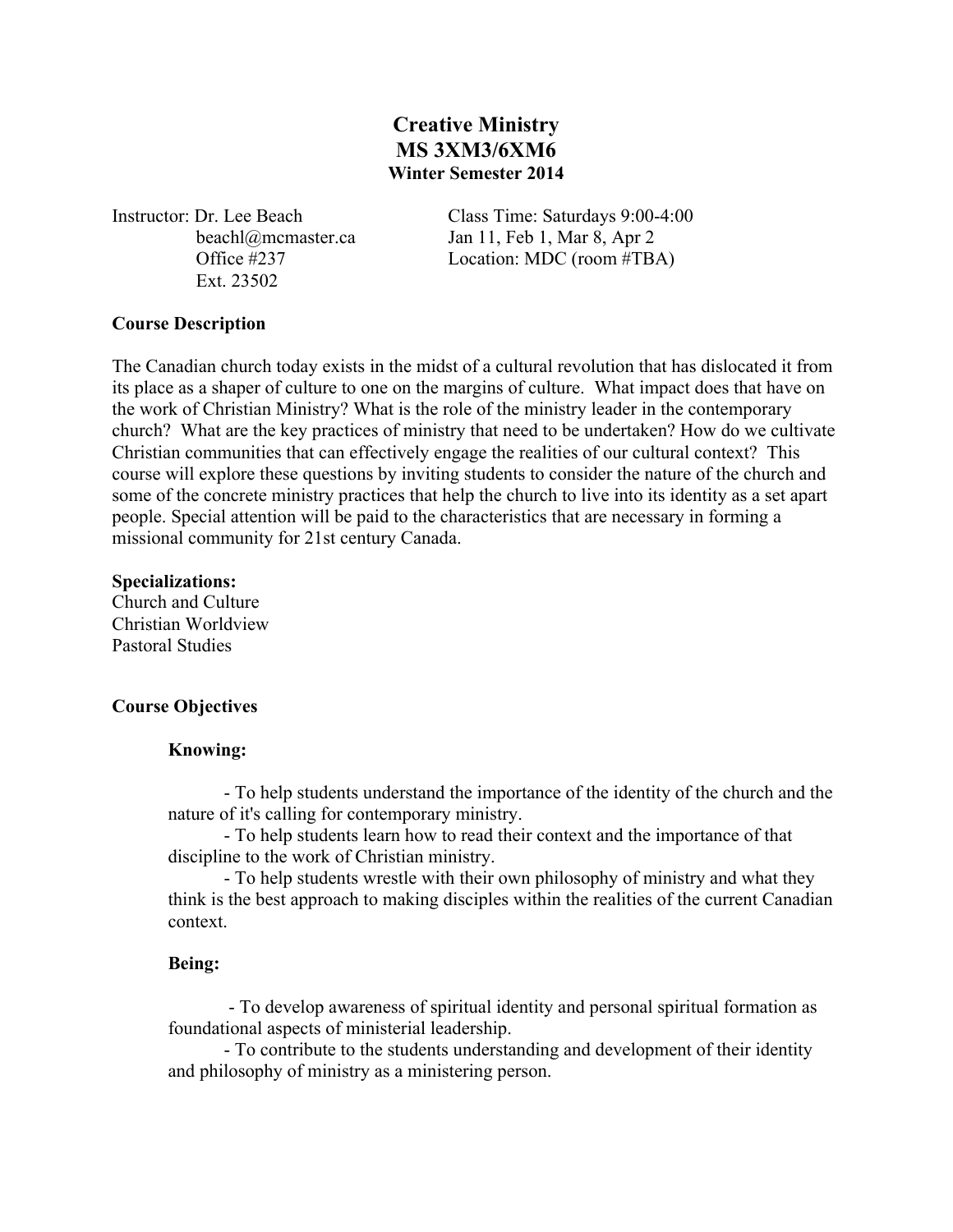## **Doing:**

**-** Help students develop the ability to lead teams/congregations in the process of defining their corporate identity and ministry calling.

- In association with their current ministry contexts help students identify and begin to acquire foundational skills and vision relevant to pastoral ministry and congregational leadership.

## **Basic Course Outline:**

The overall outline of the course will follow Matthew chapters 3-4 and employ Matthew's description of Jesus' preparation for ministry and the primary contours of his ministry. These will be offered as a paradigm for our own thinking about forming and leading local expressions of Christian ministry in the contemporary context.

Week One: Calling and Preparation (Who are We?) - Matt. 3:1- 4:11 Week Two: Context (Where are we?) - Matt. 4:13-16 Week Three: Content (What are we Doing?) - Matt. 4:17, 23-25 Week Four: Cultivating (How Do We Do It?) - Matt. 4:18-22

#### **Course Textbooks**

Diana Butler Bass; *Christianity After Religion: The End of Church and the Birth of a New Spiritual Awakening.* New York: Harper One, 2012.

Ruth Haley Barton; *Pursuing God's Will Together: A Discernment Practice For Leadership Groups.* Downers Grove: Intervarsity, 2012.

#### **Course Requirements**

#### **1. Book Response #1**

Write a response to Diana Butler Bass's *Christianity After Religion.* The paper should include a brief overview of the book's contents and main ideas, but the primary focus of the paper should be on your interaction with and response to Bass's ideas. How does what she writes resonate with your own impressions of the current Canadian context? Where does your experience differ from what she presents in the book? How do you feel about her overall conclusions about the direction of Christianity? What suggestions or corrections would you offer that may enhance of correct her presentation? Your paper should demonstrate engagement with some (but not necessarily all) of Bass's ideas in the book and also offer reflection on how the book may be helpful in assessing the current cultural context that we do Christian ministry in.

**The paper will be due at the beginning of the second class (Feb 1). It should be 8-10 double spaced pages and will constitute 25% of the course grade.**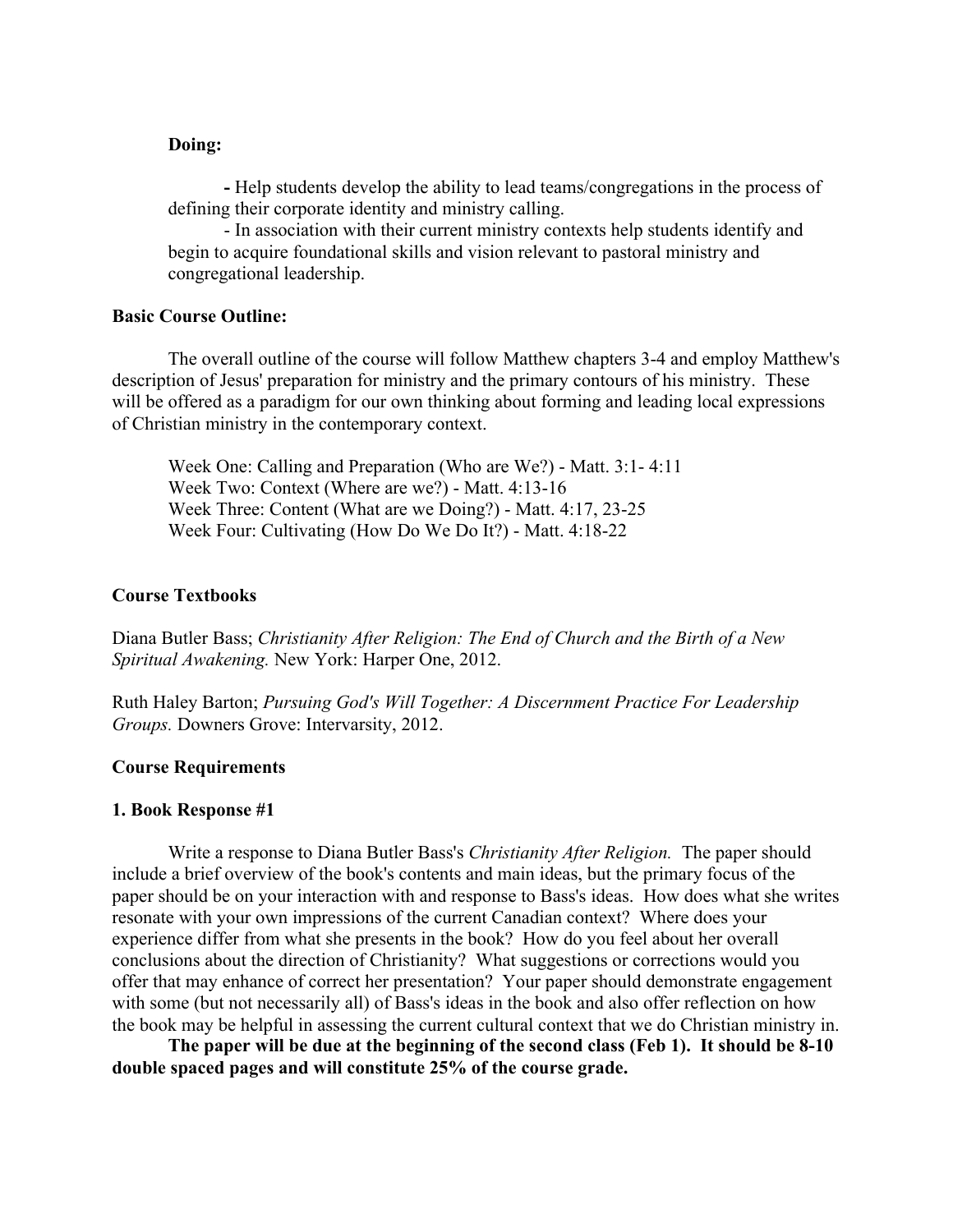#### **2. Contextual Assessment**

Prepare a contextual assessment of a specific ministry context that you have some participation in. This could be your home church, your para-church ministry, your placement context or some other context that you frequent. The goal of this assignment is to help you develop the skill of reading and discerning a ministry context and understanding the implications of this context on your own development as well as how you do ministry. The assignment should address (but is not limited to) the following questions:

- describe the people in this context (age, income, education, tastes, habits, etc.)
- what are the challenges of this context?
- what are the surroundings and environment like?
- what is the predominant worldview of the people in this context?
- what kind of opportunities for ministry does this context offer?
- how does this context influence you in your own thinking and person?

This assignment will be presented orally to the instructor outside of class time (for students only able to come to campus on Saturdays accommodation will be made). The presentation should include some visual aids that help depict the context, and any other creative methods that help to communicate the context effectively. A short written summary (1-3 pages) should also be submitted at the end of the presentation. The presentation will be graded according to its thoroughness, thoughtfulness, and effectiveness of presentation.

## **The Presentation can be made at any time throughout the semester but it must be made on or before the last day of class by making an appointment with the instructor at a time that works for both of us. This assignment will constitute 20% of the course grade.**

#### **3. Book Response #2**

Write a response to Ruth Haley Barton's *Pursuing God's Will Together.* The paper should include a brief overview of the book's contents and main ideas, but the primary focus of the paper should be on your interaction with and response to Barton's ideas. How does what she writes resonate with you? Where does your experience differ from what she presents in the book? How do you feel about the overall direction and content of the book? What suggestions or corrections would you offer that may enhance of correct her presentation? Your paper should demonstrate engagement with some (but not necessarily all) of Barton's ideas in the book and also offer reflection on how the book may be helpful in your current or future work in ministry.

**The paper will be due at the beginning of the fourth class (Apr 2). It should be 8-10 double spaced pages and will constitute 25% of the course grade.**

#### **4. Summary Paper**

This paper should offer a reflection on the primary contours of the course and interact closely with your own ideas on the four primary questions that the course will cover; who/what is the church? What is our context in Canada today (and perhaps more specifically what is your own context?), What is the church called to do? How can the church accomplish its calling